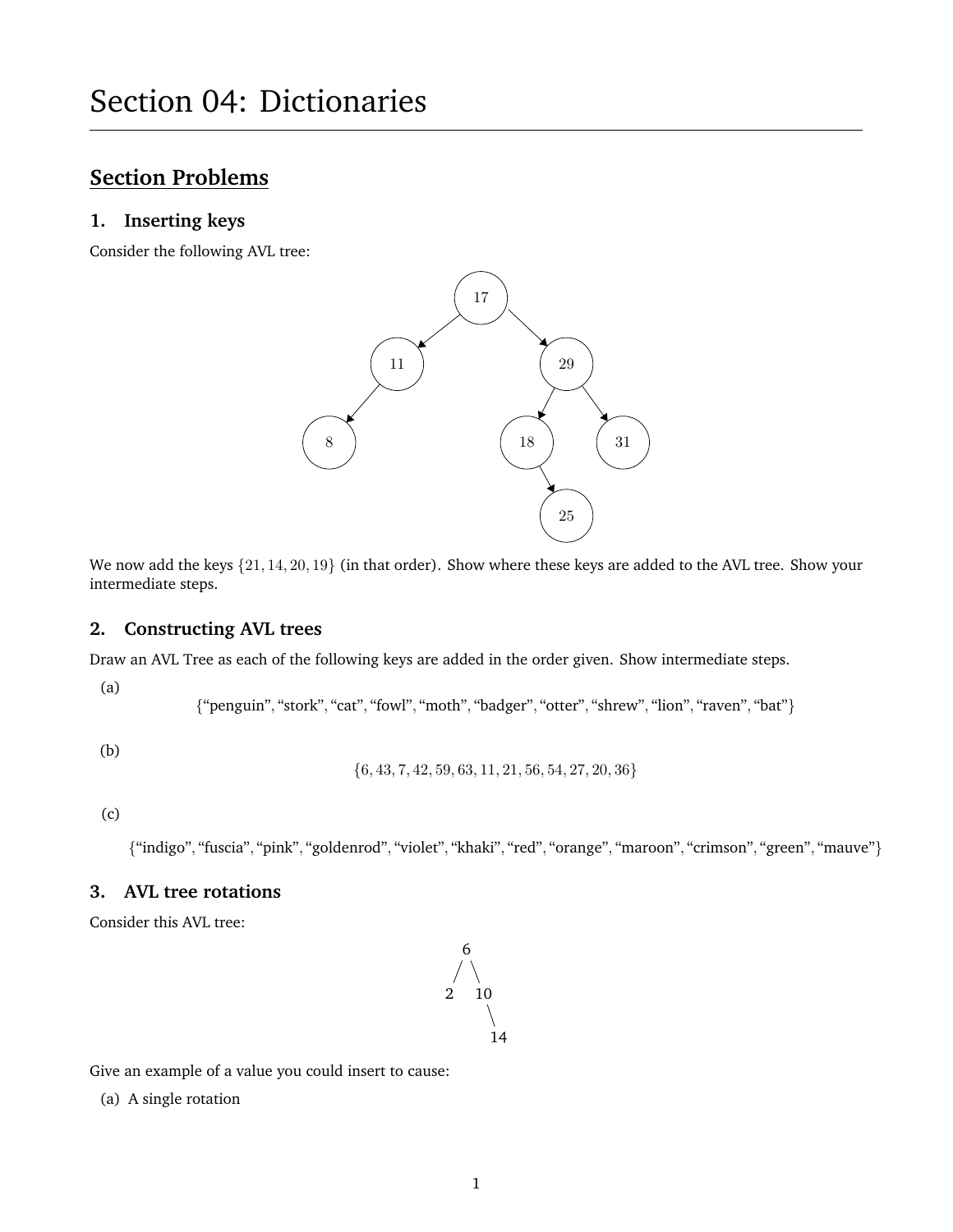- (b) A double rotation
- (c) No rotation

## **4. True or false?**

- (a) An insertion in an AVL tree with n nodes requires  $\Theta(\log(n))$  rotations.
- (b) A set of numbers are inserted into an empty BST in sorted order and inserted into an empty AVL tree in random order. Listing all elements in sorted order from the BST is  $\mathcal{O}(n)$ , while listing them in sorted order from the AVL tree is  $\mathcal{O}(\log(n)).$
- (c) If items are inserted into an empty BST in sorted order, then the BST's get() is just as asymptotically efficient as an AVL tree whose elements were inserted in unsorted order.
- (d) An AVL tree will always do a maximum of two rotations in an insert.

## **5. Big-**O

Write down a tight big- $\mathcal O$  for each of the following. Unless otherwise noted, give a bound in the worst case.

- (a) Insert and find in a BST.
- (b) Insert and find in an AVL tree.
- (c) Finding the minimum value in an AVL tree containing  $n$  elements.
- (d) Finding the k-th largest item in an AVL tree containing  $n$  elements.
- (e) Listing elements of an AVL tree in sorted order

## **6. Hash table insertion**

For each problem, insert the given elements into the described hash table. Do not worry about resizing the internal array.

(a) Suppose we have a hash table that uses separate chaining and has an internal capacity of 12. Assume that each bucket is a linked list where new elements are added to the front of the list.

Insert the following elements in the EXACT order given using the hash function  $h(x) = 4x$ :

$$
0, 4, 7, 1, 2, 3, 6, 11, 16
$$

- (b) Suppose we have a hash table that uses linear probing and has an internal capacity of 13. Insert the following elements in the EXACT order given using the hash function  $h(x) = 3x$ : 2, 4, 6, 7, 15, 13, 19
- (c) Suppose we have a hash table that uses quadratic probing and has an internal capacity of 10. Insert the following elements in the EXACT order given using the hash function  $h(x) = x$ :

0, 1, 2, 5, 15, 25, 35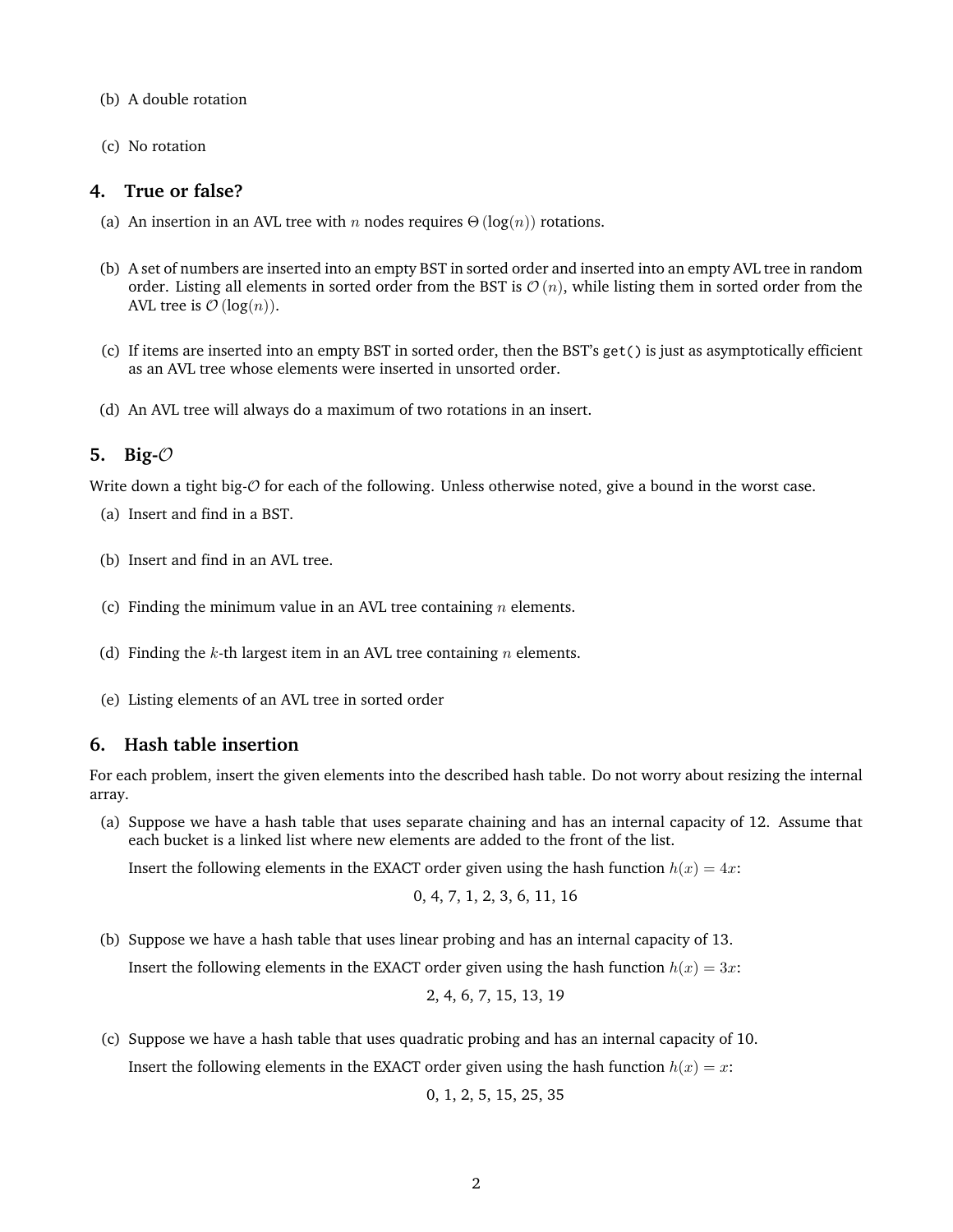(d) Suppose we have a hash table implemented using separate chaining. This hash table has an internal capacity of 10. Its buckets are implemented using a linked list where new elements are appended to the end. Do not worry about resizing.

Show what this hash table internally looks like after inserting the following key-value pairs in the order given using the hash function  $h(x) = x$ :

 $(1, a), (4, b), (2, c), (17, d), (12, e), (9, e), (19, f), (4, g), (8, c), (12, f)$ 

## **7. Evaluating hash functions**

Consider the following scenarios.

(a) Suppose we have a hash table with an initial capacity of 12. We resize the hash table by doubling the capacity. Suppose we insert integer keys into this table using the hash function  $h(x) = 4x$ .

Why is this choice of hash function and initial capacity suboptimal? How can we fix it?

(b) Suppose we have a hash table with an initial capacity of 8 using quadratic probing. We resize the hash table by doubling the capacity.

Suppose we insert the integer keys  $2^{20}$ ,  $2 \cdot 2^{20}$ ,  $3 \cdot 2^{20}$ ,  $4 \cdot 2^{20}$ , ... using the hash function  $h(x) = x$ .

Describe what the runtime of the dictionary operations will over time as you keep adding these keys to the table.

#### **8. Analyzing dictionaries**

- (a) What are the constraints on the data types you can store in an AVL tree?
- (b) When is using an AVL tree preferred over a hash table?
- (c) When is using a BST preferred over an AVL tree?
- (d) Consider an AVL tree with n nodes and a height of h. Now, consider a single call to get(...). What's the maximum possible number of nodes  $get(...)$  ends up visiting? The minimum possible?
- (e) **Challenge Problem:** Consider an AVL tree with  $n$  nodes and a height of  $h$ . Now, consider a single call to insert(...). What's the maximum possible of nodes insert(...) ends up visiting? The minimum possible? Don't count the new node you create or the nodes visited during rotation(s).

#### **9. Design**

Imagine a database containing information about all trains leaving the Washington Union station on Monday. Each train is assigned a departure time, a destination, and a unique 8-digit train ID number.

What data structures you would use to solve each of the following scenarios. Depending on scenario, you may need to either (a) use multiple data structures or (b) modify the implementation of some data structure.

Justify your choice.

- (a) Suppose the schedule contains 200 trains with 52 destinations. You want to easily list out the trains by destination.
- (b) In the question above, trains were listed by destination. Now, trains with the same destination should further be sorted by departure time.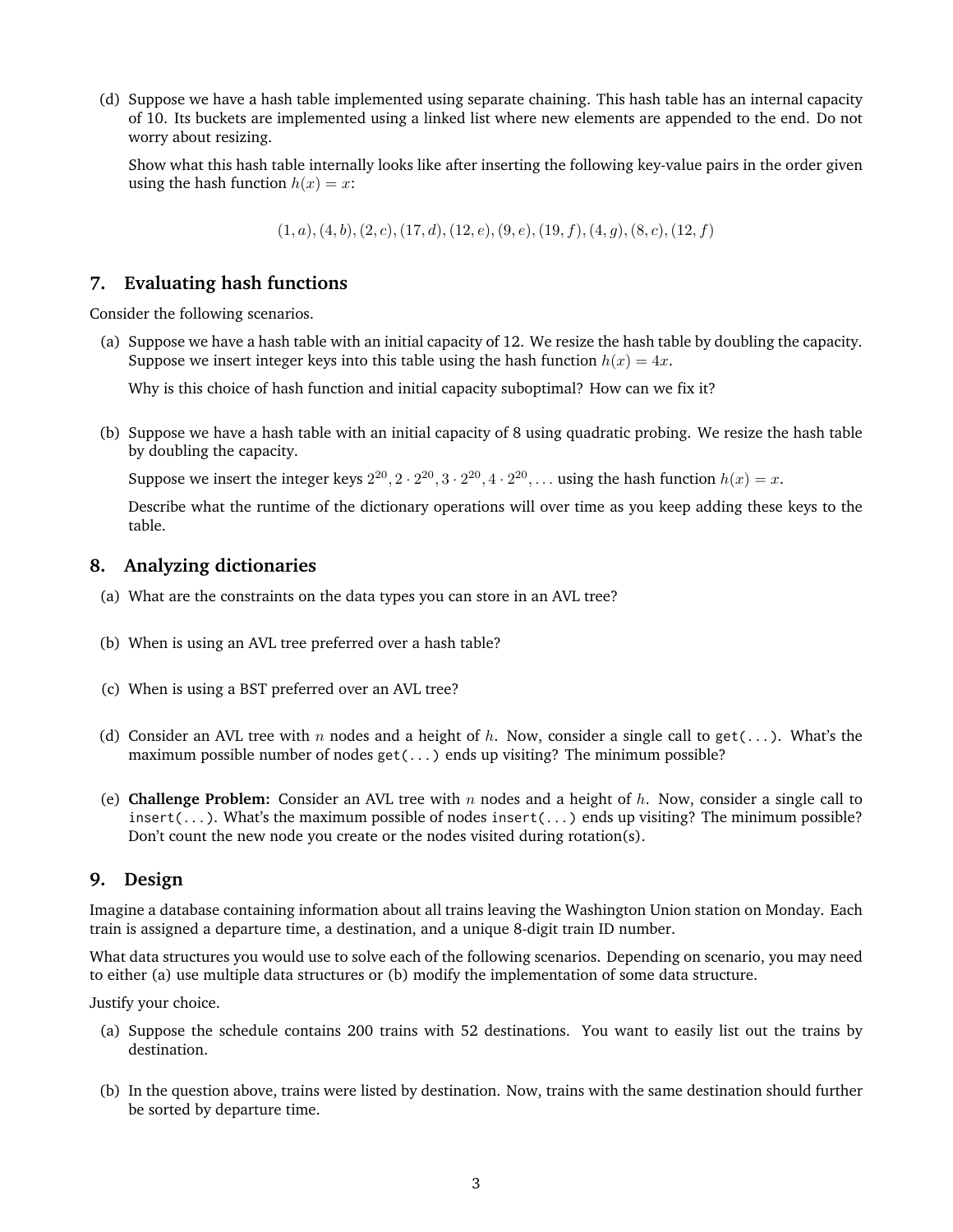(c) A train station wants to create a digital kiosk. The kiosk should be able to efficiently and frequently complete look-ups by train ID number so visitors can purchase tickets or track the location of a train. The kiosk should also be able to list out all the train IDs in ascending order, for visitors who do not know their train ID.

Note that the database of trains is not updated often, so the removal and additions of new trains happen infrequently (aside from when first populating your chosen DS with trains).

## **10. Testing and debugging**

For this problem, we will consider a hypothetical hash table that uses linear probing and implements the IDictionary interface. Specifically, we will focus on analyzing and testing one potential implementation of the remove method.

(a) Come up with at least 4 different test cases to test this remove(...) method. For each test case, describe what the expected outcome is (assuming the method is implemented correctly).

Try and construct test cases that check if the remove(...) method is correctly using the key's hash code. (You may assume that you can construct custom key objects that let you customize the behavior of the equals(...) and hashCode() method.)

(b) Now, consider the following (buggy) implementation of the remove(...) method. List all the bugs you can find.

```
public class LinearProbingDictionary<K, V> implements IDictionary<K, V> {
   // Field invariants:
   //
    // 1. Empty, unused slots are null
    // 2. Slots that are actually being used contain an instance of a Pair object
    private Pair<K, V>[] array;
   // ...snip...
    public V remove(K key) {
        int index = key.hashCode();
        while ((this.array[index] != null) && !this.array[index].key.equals(key)) {
            index = (index + 1) % this.array.length;
        }
        if (this.array[index] == null) {
            throw new NoSuchKeyException();
        }
        V returnValue = this.array[index].value;
        this.array[index] = null;return returnValue;
   }
}
```
(c) Briefly describe how you would fix these bug(s).

## **Food For Thought**

## **11. Algorithm design: easier**

When writing mathematical expression, we typically write expressions in *infix* notation: in the form NUM OPERATOR NUM. An example of an expression written in infix notation is  $4 + 6 * 5$ . This expression evaluates to 34.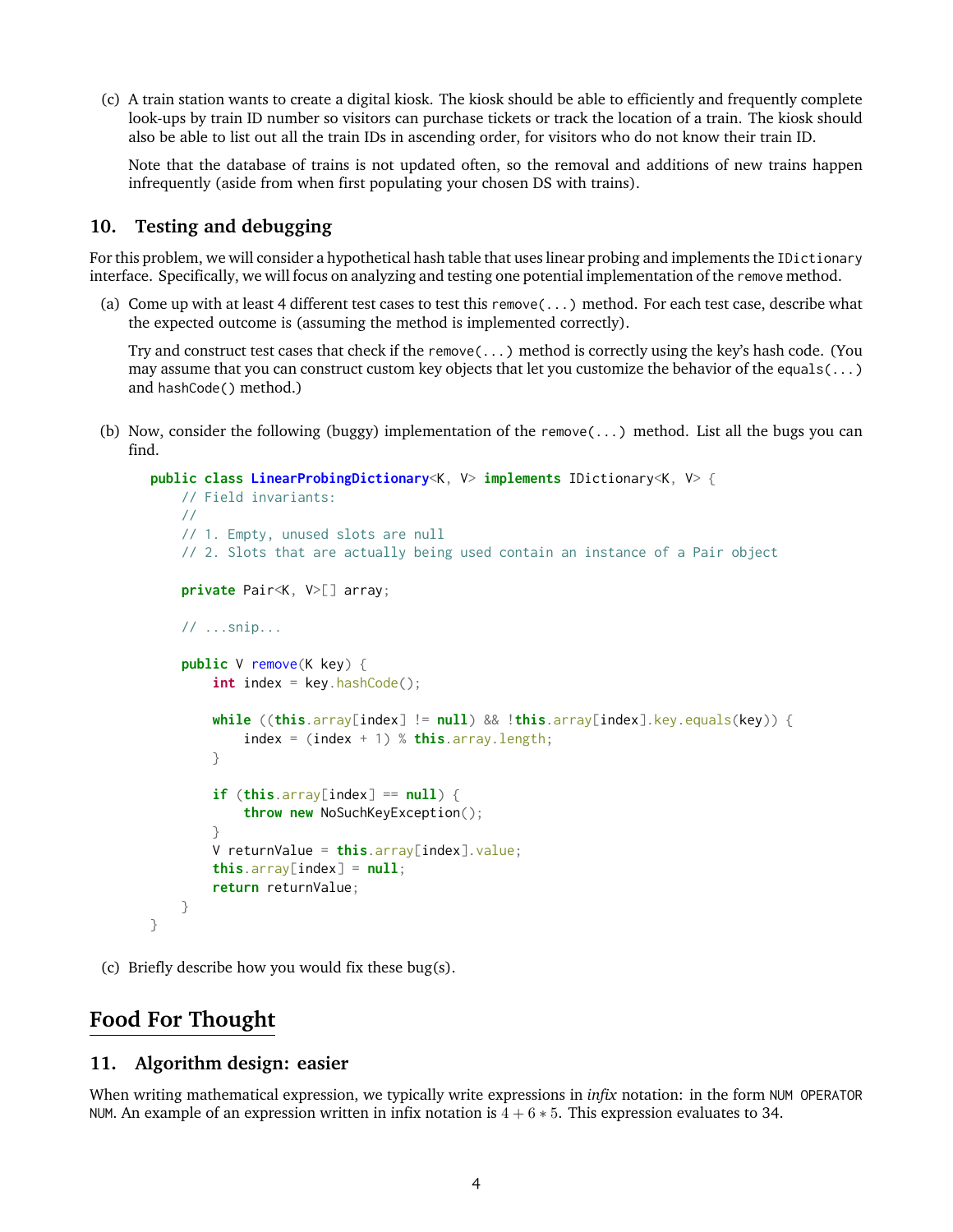An alternative way we can write this expression is using *post-fix* notation: in the form NUM NUM OPERATOR. For example, consider the following expression written in post-fix notation:

 $4, 6, 5, *, +$ 

This expression is interpreted in the following way:

- Read and store 4
- Read and store 6
- Read and store 5
- Multiply the last two stored values (and remove them from storage), then store the result
- Add the last two stored values (and remove them from storage), then store the result

The last result stored is the final "output". In this case, the expression above also evaluates to 34.

- (a) Explain how you might apply or adapt the ADTs and data structures you've studied so far to evaluate an expression written in post-fix notation. Assume you accept the expression you need to evaluate as a string.
- (b) Give pseudocode for this algorithm.

#### **12. Algorithm design: harder**

- (a) Given a BST, describe how you could convert it into an AVL tree. What is the runtime of your algorithm?
- (b) Give pseudocode for an algorithm that verifies that a tree satisfies all of the AVL invariants in  $\mathcal{O}(n)$  time.

Assume every node object has five fields: key, value, height, left, and right.

Be sure to verify that:

- The tree is actually binary search tree
- The height information of every node is correct
- Every node is balanced

Hint: rather then trying to check all three of these things in a single pass, try writing three separate methods: one per each invariant. While it's possible to check everything in one pass, doing so will be more challenging to implement.

(As a reminder: If each method takes  $\mathcal{O}(n)$  time, running all three of them will still take  $\mathcal{O}(n)$  time.)

## **Challenge Problems**

#### **13. Random hash functions**

In class we talked about various strategies to minimize collisions. In this question we discuss how to use randomness to "spread out" collisions from a small set of very bad inputs into a larger set of almost-always-fine inputs. The last two parts of this problem are beyond the scope of this course, but are interesting nonetheless.

For simplicity, assume our keyspace (the set of possible keys) is the set  $\{0, 1, 2, \ldots, 2^{30} - 1\}$ . Suppose we have a hashtable of size  $2^{10}$ . Let  $a$  be an odd integer less than  $2^{30}$ .

Consider the hash function

$$
h_a(x) = \left\lfloor \frac{(ax) \mod 2^{30}}{2^{20}} \right\rfloor
$$

Notice that the function changes depending on the value of  $a$  we choose, so this is really a set of possible functions.